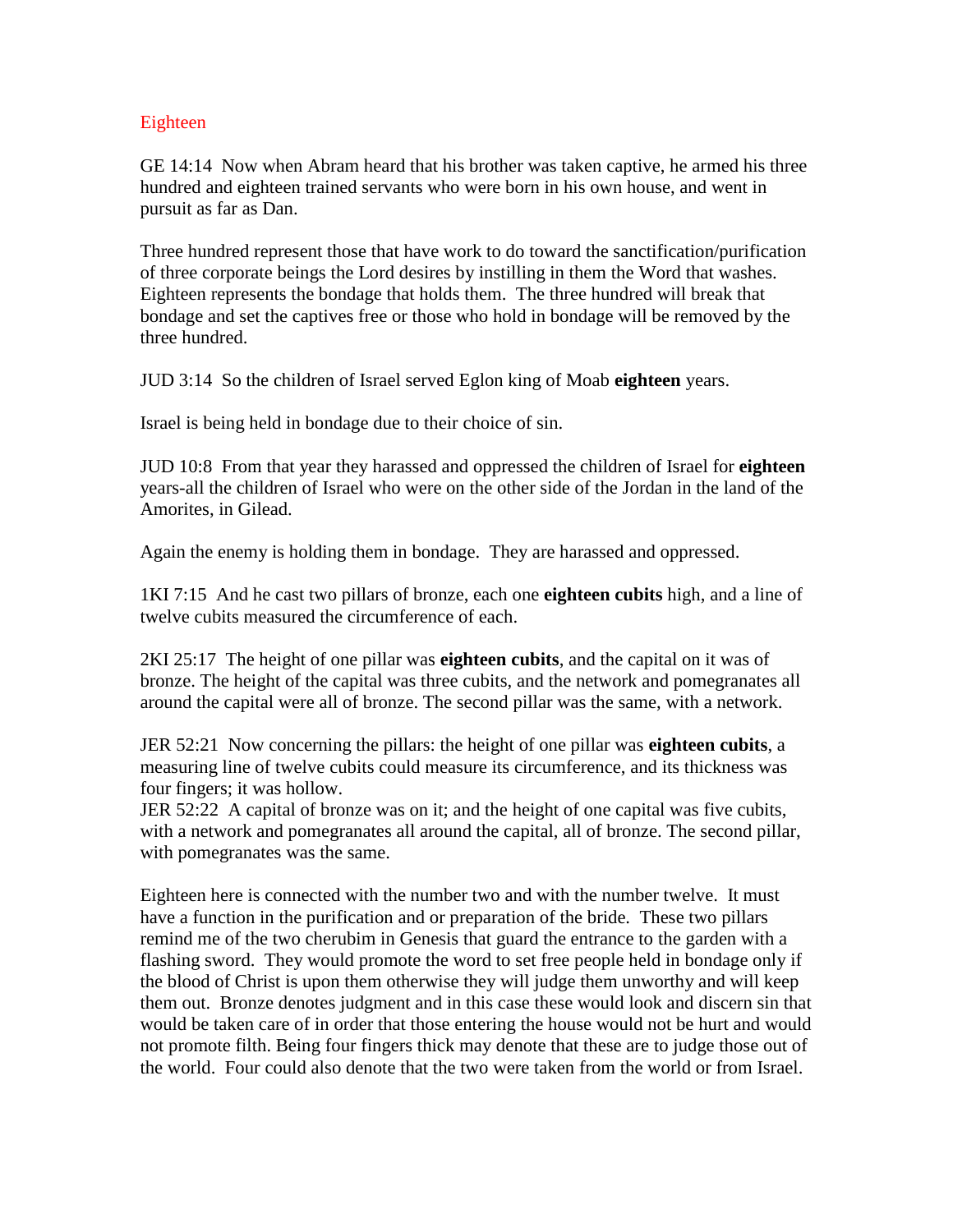As they are in positions of judgment using the law they could represent pre-Christian Israel.

1KI 15:1 In the **eighteenth** year of King Jeroboam the son of Nebat, Abijam became king over Judah.

2KI 22:3 Now it came to pass, in the **eighteenth** year of King Josiah, that the king sent Shaphan the scribe, the son of Azaliah, the son of Meshullam, to the house of the Lord, saying:

This occurred during a time when the temple was being restored. It was in connection with the money that was to be paid the workers that were to do the work. It was to be entrusted to those that were to supervise the work on the temple. During our day it may be that the Holy Spirit be given to those that are to supervise the restoration of the temple. They will in turn use it/Him or be used by Him to restore the people to what they should be. Because they are acting faithfully there is no need for an accounting.

2KI 23:23 But in the **eighteenth** year of King Josiah this Passover was held before the Lord in Jerusalem.

2KI 24:8 Jehoiachin was eighteen years old when he became king, and he reigned in Jerusalem three months. His mother's name was Nehushta the daughter of Elnathan of Jerusalem.

2CH 13:1 In the eighteenth year of King Jeroboam, Abijah became king over Judah.

2CH 34:8 In the **eighteenth year** of his reign, when he had **purged** the land and the temple, he sent Shaphan the son of Azaliah, Maaseiah the governor of the city, and Joah the son of Joahaz the recorder, to repair the house of the Lord his God.

Here again the number eighteen is associated with purging of the land and a repair of the temple.

2CH 35:19 In the **eighteenth** year of the reign of Josiah this Passover was kept.

JER 32:1 The word that came to Jeremiah from the Lord in the tenth year of Zedekiah king of Judah, which was the **eighteenth year of Nebuchadnezzar.**

Eighteen here is associated with an agent given authority to refine, purge, or take captive.

JER 52:29 in the **eighteenth year** of Nebuchadnezzar he carried away captive from Jerusalem eight hundred and thirty-two persons;

The number 832 has an interesting meaning when taken in context with the above scripture. Let's look at it and do a bit of pondering.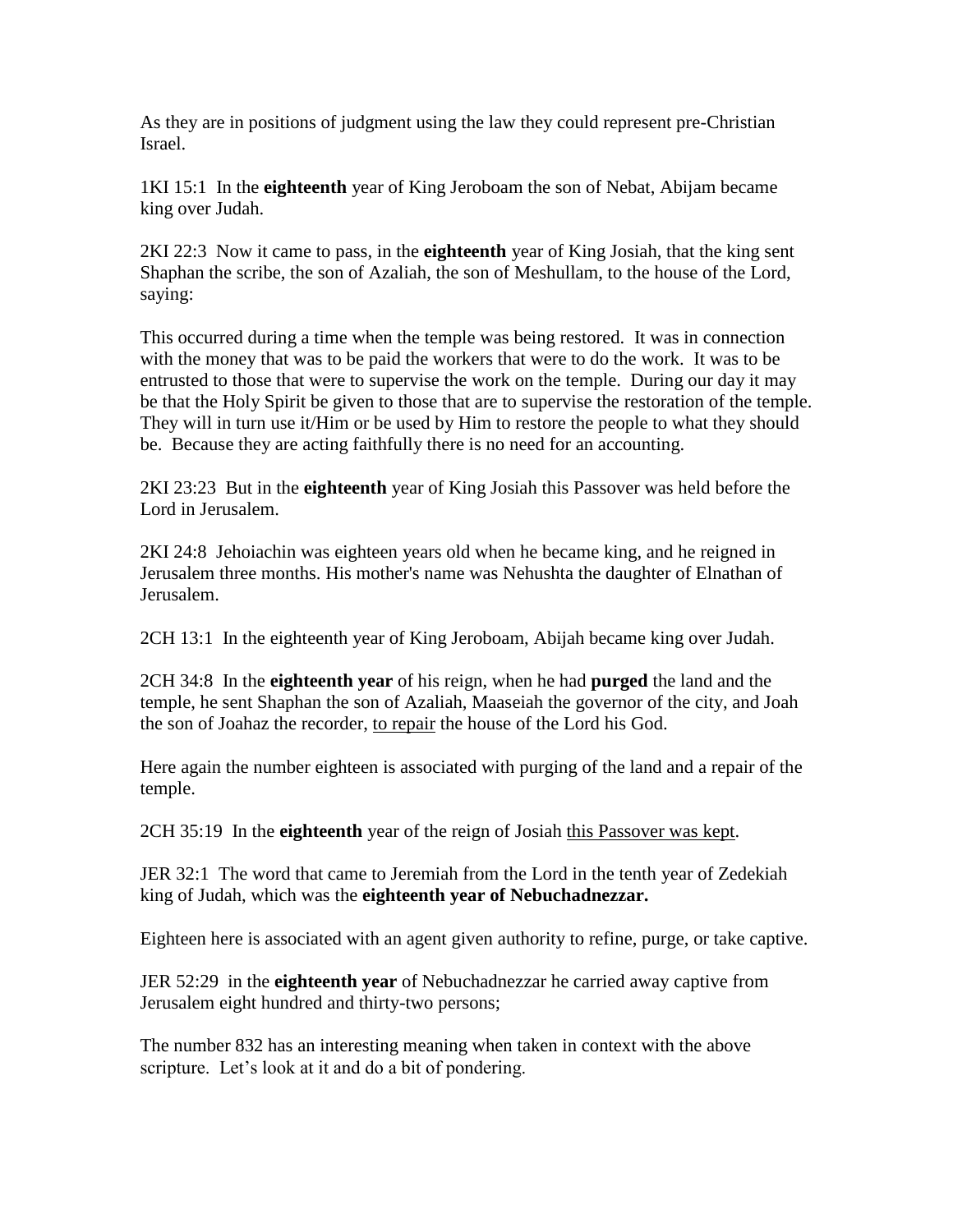2 grace given when

30 payment is made to

800 set the captives free from their sin

832 So then, do you think a trip to the land of Nebuchadnezzar might bring repentance to the Hebrews? When you feel a reprimand from the Lord do you repent?

It's my personal feeling that our Lord made no mistake putting 18 with 832 in the above scripture.

1CH 24:15 the seventeenth to Hezir, the eighteenth to Happizzez, One of the twenty four who served in the temple priesthood.

A priest in the time of David. Happizzez a priest  $\&$  leader of the eighteenth monthly service.

The sons of Aaron were priests. They stood between the high priest and the Levites. A function and a purpose of the two is that of being messengers for the purpose of the technique of cleansing.

1CH 25:25 the eighteenth for Hanani, his sons and his brethren, twelve; Hanani  $=$  god is gracious. He was put in charge of the city gates by Nehemiah

2CH 11:21 Now Rehoboam loved Maachah the granddaughter of Absalom more than all his wives and his concubines; for he took eighteen wives and sixty concubines, and begot twenty-eight sons and sixty daughters.

EZR 8:18 Then, by the good hand of our God upon us, they brought us a man of **understanding**, of the sons of Mahli the son of Levi, the son of Israel, namely Sherebiah, with his sons and brothers, **eighteen men**; Sherebiah = heat of Jehovah a Levite.

Those used to offer up a propitiation for sin for those that would require it for themselves. These are the burners that burn carcasses. Today they would be men of understanding in that they realize that those that are sinful must be allowed to walk in the fire to be cleansed of their sin. They must feel the consequences of their unclean actions. Scripturally mature Christians can place believers into the hands of Satan for their refining and consequent good.

LU 13:4 "Or those **eighteen** on whom the tower in Siloam fell and killed them, do you think that they were worse sinners than all other men who dwelt in Jerusalem? LU 13:5 "I tell you, no; but unless you **repent** you will all likewise **perish**."

In the above scripture our Lord uses the number eighteen to designate those that are sinners. A falling of the wall on them was thought to be a reprisal for their terrible sin. He links repentance with escape from perishing from the one who judges or the Law.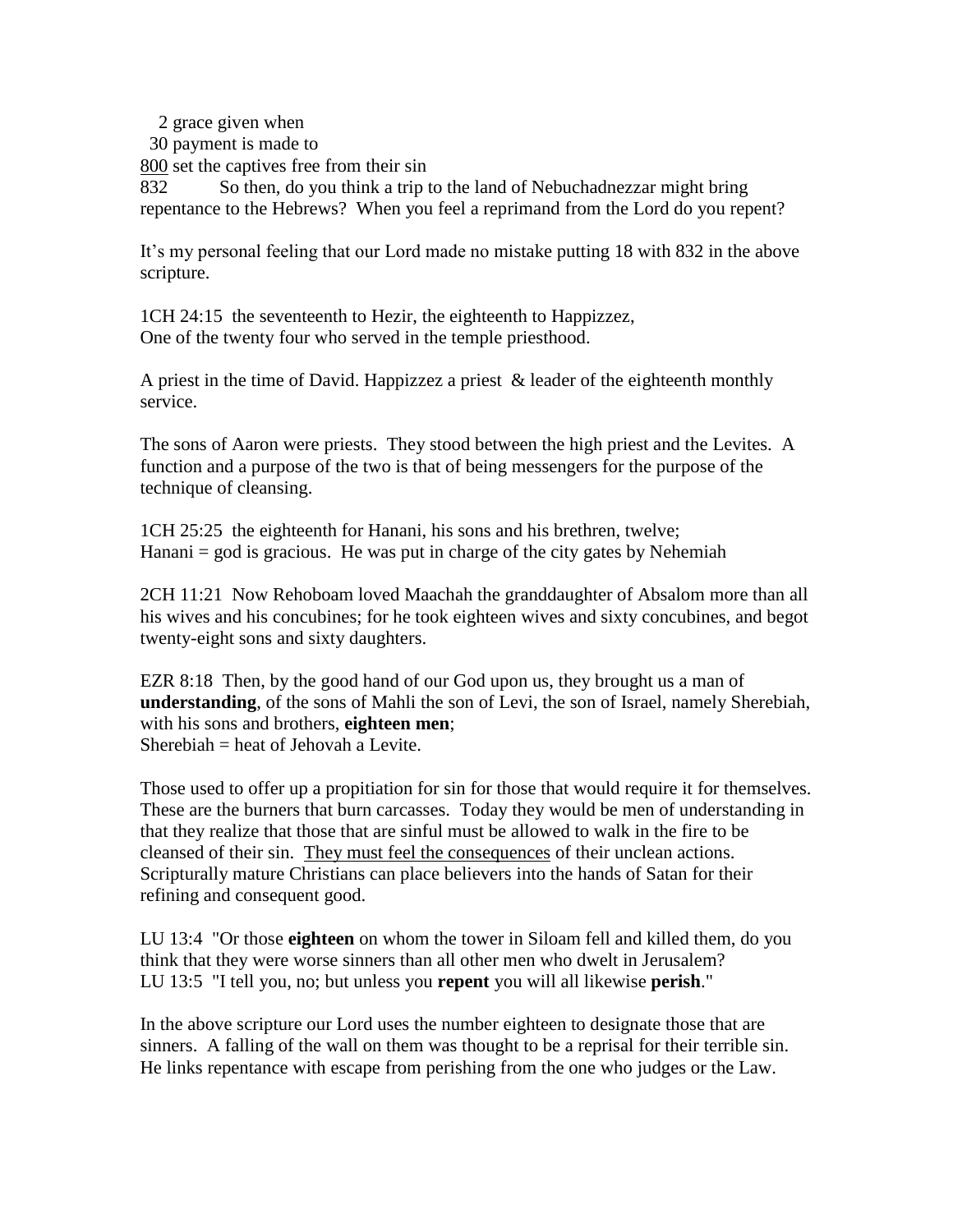LU 13:11 And behold, there was a woman who had a **spirit of infirmity eighteen years**, and was bent over and could in no way raise herself up.

This is one of the main key scriptures that explain the number eighteen. Here eighteen is linked with an unclean spirit or being in bondage to it; better yet being kept in bondage by it.

LU 13:16 "So ought not this woman, being a daughter of Abraham, whom Satan has bound-think of it-for **eighteen years**, be loosed from this bond on the Sabbath?"

To be set free from bondage on the Sabbath! This Jewish captive was set free indeed. To be purged from evil or sin. Eighteen would be a time to be held in bondage by an enemy and finally to be loosed from it.

This number, eighteen, refers to a set time or period when one is held in bondage due to unclean choices. It is a time of harassment and oppression by the enemy that, for those that repent, brings purging or consecration. It is related to the cleansing or purging of the bride of Christ. One reference directly relates to the freeing from captivity or bondage of sin for a daughter of Abraham. This could point to the end of this age when the remnant of the Jews is called to repentance.

# 180

There are no scriptures for the exact number. It would seem from other numbers in this group that this number would mark those given authority to set free from the bondage of sin.

## 1 800

There are no scriptures for the exact number.

## 18 000

JUD 20:25 And Benjamin went out against them from Gibeah on the second day, and cut down to the ground **eighteen thousand** more of the children of Israel; all these drew the sword.

The Lord's desire that all uncleaness be judged and those not accepting his grace are killed. Those that accept his free gift of grace are set free from bondage to sin. The Lord's will that consequences be felt that some would be freed.

2SA 8:13 And David made himself a name when he returned from killing **eighteen thousand Syrians** in the Valley of Salt.

Uncleanness judged and destroyed. Jesus, technically, by setting us free from sin does eventually destroy self in us. Unclean unrepentant individuals are killed as a consequence of their choices.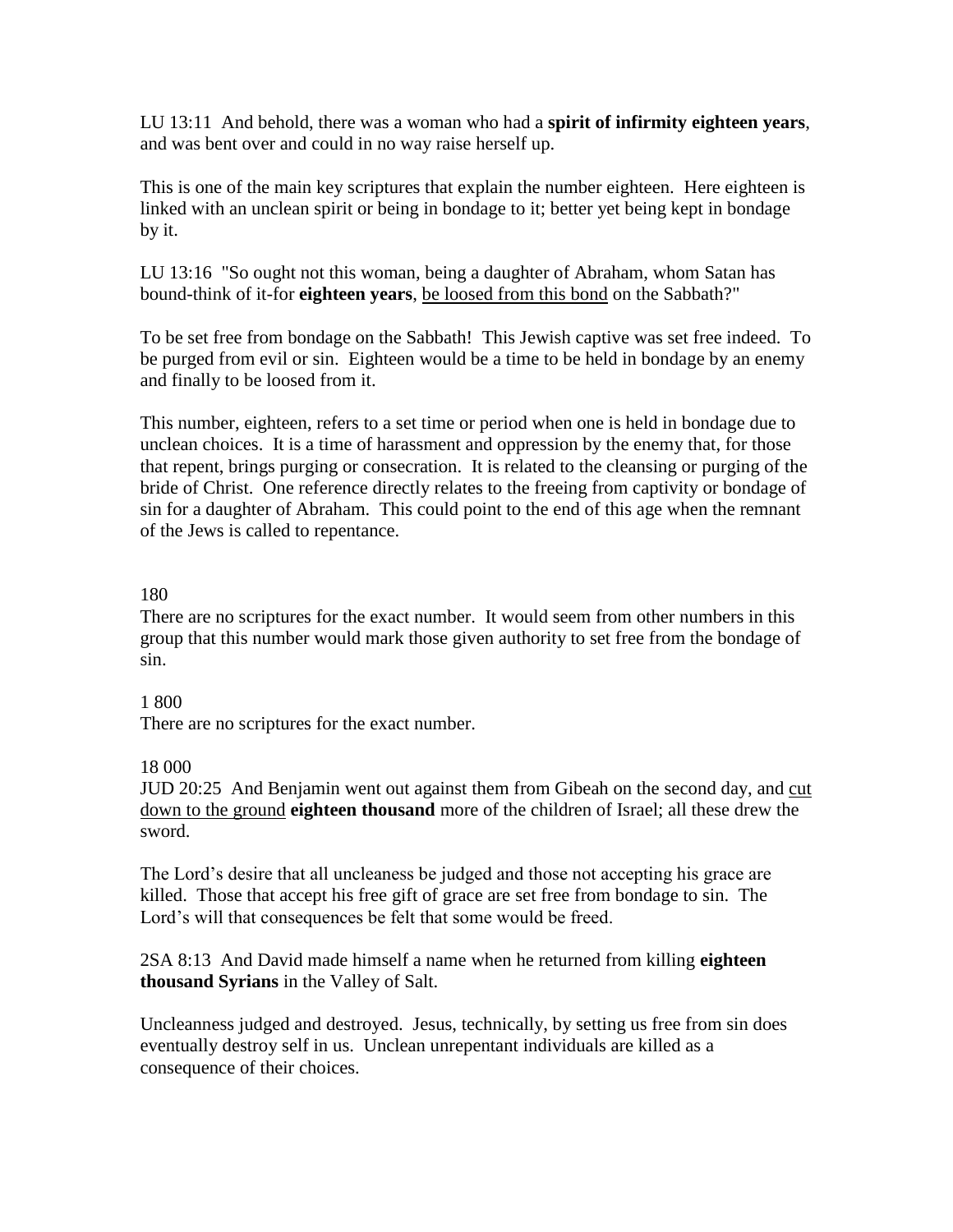1CH 12:31 of the half-tribe of Manasseh **eighteen thousand**, who were designated by name to come and make David king;

At the end of our age there will be a great many people that have been set free from bondage that will desire to make our Lord Jesus King of Kings and Lord of Lords. Manasseh is a strong cross type for the gentile portion of The Two witnesses. One of the prime moves of The Two will be to usher in the millennial age when Christ is crowned King of kings and Lord of lords.

1CH 18:12 Moreover Abishai the son of Zeruiah killed **eighteen thousand** Edomites in the Valley of Salt.

The above has much the same answer at in 2 SA 8:13. Consequences for sin is death unless repentance is given. Then of course we do die in Christ.

1CH 29:7 They gave for the work of the house of God five thousand talents and ten thousand darics of gold, ten thousand talents of silver, **eighteen thousand** talents of bronze, and one hundred thousand talents of iron.

These were gifts that were necessary from leadership that the living "house of the Lord might be completed." One of these "gifts" designate that sin must be judged before the captive might be set free. The very next/last portion of this scripture seems to say that justice is served as authorized by our Lord by Christ on the cross.

EZE 48:35 "All the way around shall be eighteen thousand cubits; and the name of the city from that day shall be: The Lord Is There."

This city is the New Testament church that can be called the New Jerusalem. These have been **released from bondage** and healed to serve our Lord.

## **180 000**

1KI 12:21 And when Rehoboam came to Jerusalem, he assembled all the house of Judah with the tribe of Benjamin, **one hundred and eighty thousand** chosen men who were warriors, to fight against the house of Israel, that he might restore the kingdom to Rehoboam the son of Solomon.

2CH 11:1 Now when Rehoboam came to Jerusalem, he assembled from the house of Judah and Benjamin **one hundred and eighty thousand chosen men** who were warriors, to fight against Israel, that he might restore the kingdom to Rehoboam.

2CH 17:18 and next to him was Jehozabad, and with him **one hundred and eighty thousand prepared for war.**

These were from Judah and were to keep the country secure.